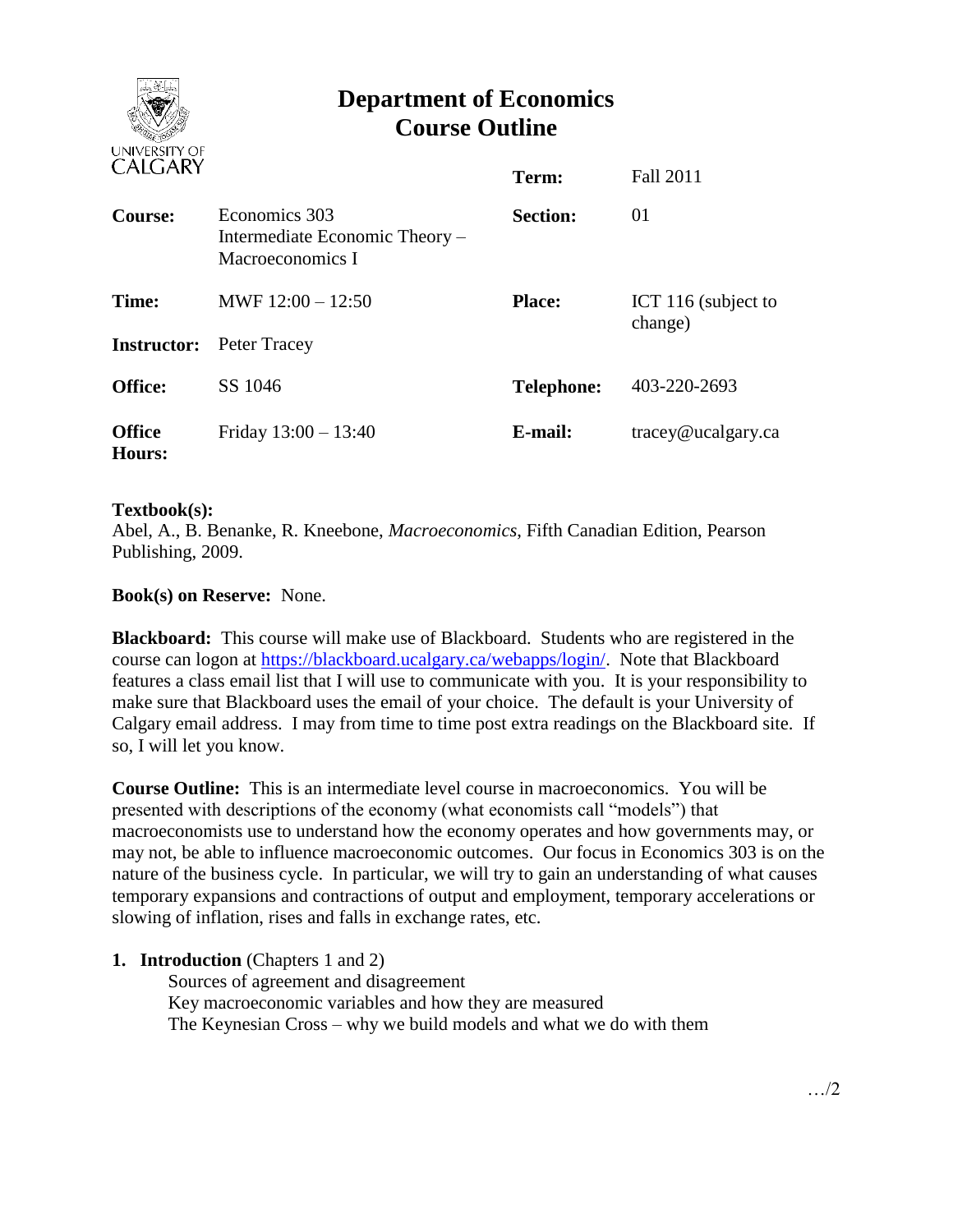## **2. Building Blocks of the Macroeconomic Model** (Chapters 3, 4, 7 and 14)

The idea of an aggregate production function The market for labour Okun's Law Determinants of consumption spending, saving, and investment Money and financial markets

#### **3. The Model of the Business Cycle** (Chapters 8, 9 and 10) The empirical evidence The theory  $-$  a closed economy The theory – an open economy

**Tutorials:** When you registered for this course you were enrolled in a tutorial session. I will provide problems for you to consider and to discuss with your classmates and a teaching assistant during these tutorial sessions. The problems will not be graded but they do offer you the opportunity to test your understanding of the material covered to that point in the course. You will also have the opportunity to discuss with the TA the material we have discussed in class and which you may not yet fully grasp.

#### **Grade Determination and Final Examination Details:**

| <b>First Assignment</b>  | $(5\%)$ -- Due Date: Wednesday October $5th$ .              |
|--------------------------|-------------------------------------------------------------|
| Second Assignment        | $(10\%)$ -- Due Date: Wednesday, October $26^{\text{th}}$ . |
| Midterm Test             | $(25\%)$ -- Due Date: Wednesday, November $2nd$ .           |
| Third Assignment         | $(10\%)$ -- Due Date: Monday, November 21 <sup>st</sup> .   |
| Final Exam $\frac{1}{2}$ | $(50\%)$ -- Date: set by the Registrar's Office.            |

 Assignments are due at the *beginning* of the lecture on the due date. Solutions to the assignments will be posted on the Blackboard site at that time. This means that late assignments cannot and will not be accepted.

 The midterm test will be held in the classroom during regular lecture hours. The final exam will be two (2) hours in length and will be scheduled by the Registrar's Office. There will be no multiple choice questions on either tests or on the final exam. The use of a simple nonprogrammable calculator during the test and the final exam will be allowed. Scientific calculators, business calculators, engineering calculators, graphing calculators, cell phones, and computers are not permitted.

 Assignments, the test, and the final exam are intended to be challenging (they are "*tests"* of your understanding of the material). You are encouraged to consult with your classmates when working on the assignments. The solutions you submit must, however, represent your own work. Taking credit for someone else's work is something for which I show zero tolerance.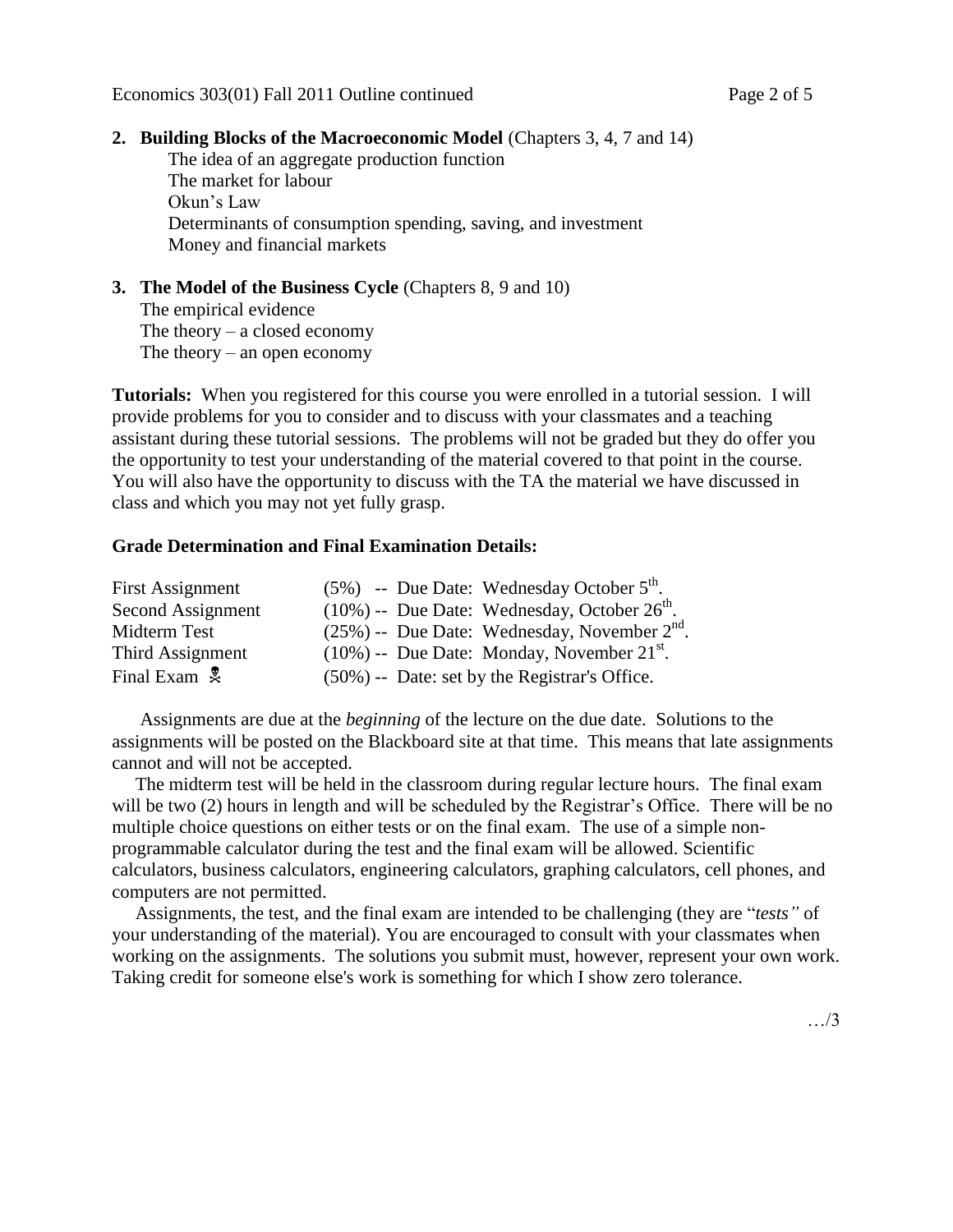As per University policy (see <http://www.ucalgary.ca/pubs/calendar/current/e-2.html>), the grade you receive on assignments, midterms and exams will, in part, reflect your ability to effectively communicate your answers. Being able to write and effectively communicate is a very important skill to develop. Employers demand it and so do I.

 The test and the final exam are marked on a numerical (percentage) basis, then converted to letter grades. The course grade is then calculated using the weights indicated above. As a guide to determining standing, these letter grade equivalences will generally apply:

| $A+$ | $9()+$ | В            | 74-76 | $\mathbf{C}$ | $60 - 63$ |
|------|--------|--------------|-------|--------------|-----------|
| A    | 84-89  | В-           | 70-73 | $D+$         | 57-59     |
| A-   | 80-83  | $($ +        | 67-69 | Ð            | 50-56     |
| $B+$ | 77-79  | $\mathbf{C}$ | 64-66 | н            | $0-49$    |

A passing grade on any particular component of the course is not required for a student to pass the course as a whole.

## **Our Relationship:**

I assume that the reason you are attending my class is to acquire an understanding of macroeconomic theory and policy. It has been my experience that this task is made much easier and far more enjoyable for all involved (me included) if we can maintain a relaxed but respectful atmosphere in the classroom. For my part, maintaining such an atmosphere requires that I be respectful of your time, your questions, and your concerns. I will therefore strive to be on time for lectures and office hours, answer your questions as well as I am able, and listen to your concerns. For your part, maintaining a respectful atmosphere requires that you avoid being late for class, that you refrain from leaving before the lecture ends, and that you not talk when either I or one of your classmates is speaking.

#### **Notes:**

- 1. Students should be aware that no "make-up" midterms will be given. Any student who finds it necessary to miss the midterm must notify the instructor in advance and produce a valid medical certificate or other required documentation in order to have the weighting adjusted. This adjustment will result in the final exam counting for 75% of the final grade and the assignments counting for 25% of the final grade.
- 2. Examinations will not be given prior to the scheduled date.
- 3. **Answers to the midterm test, the assignment and the final exam questions must make use of equations and diagrams wherever possible. Numerical questions require numerical answers.**
- 4. **Students will not be given extra time to complete tests and exams.**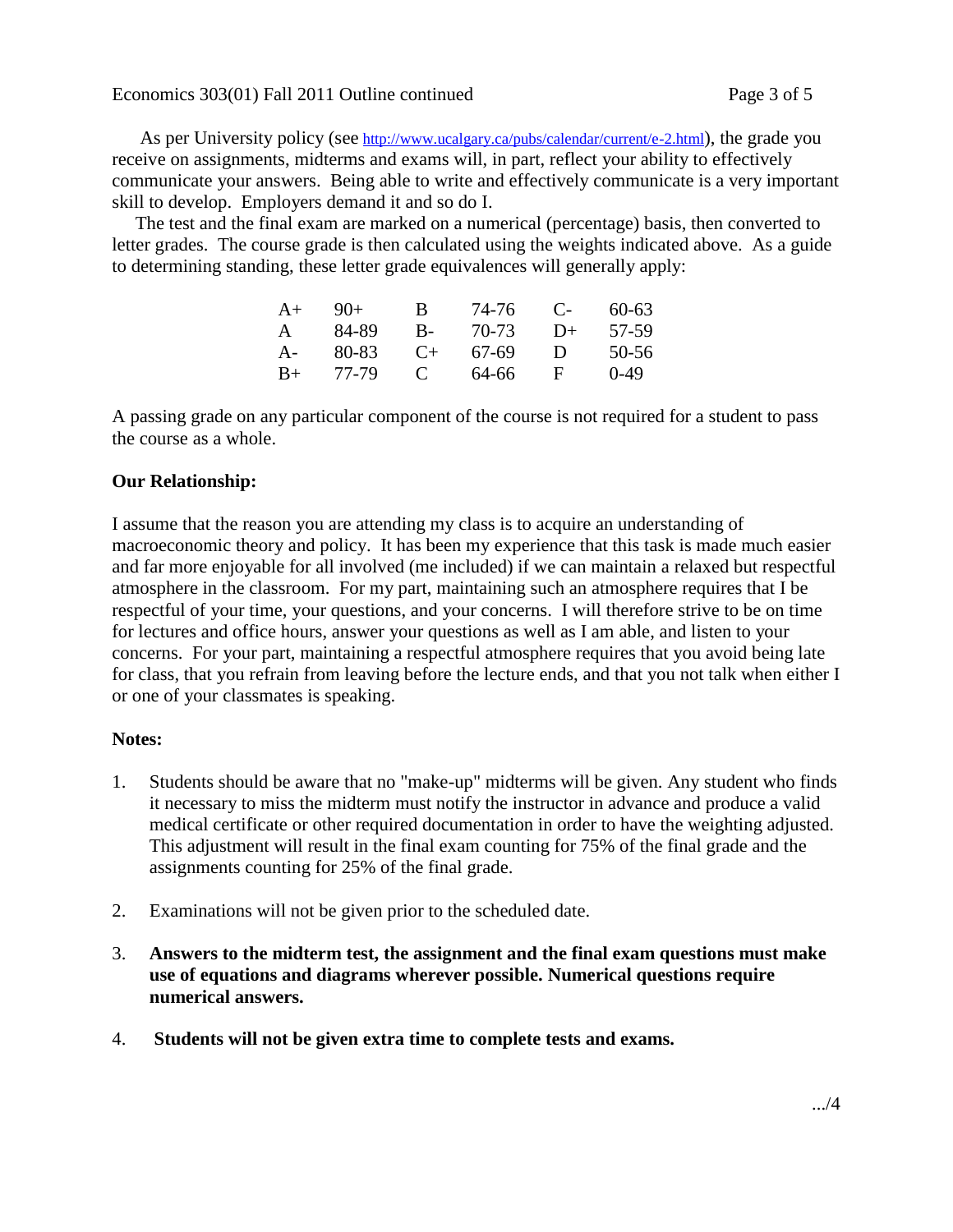5. Students should be aware of the academic regulations outlined in The University of Calgary Calendar.

## 6. **The use of cell phones for any purpose in class is prohibited. Computers may only be used for note-taking purposes.**

- 7. Students seeking reappraisal of a piece of graded term work should discuss their work with the instructor within 15 days of work being returned to class; however, the earliest that grades will be discussed will be two days after the return of an assignment or examination.
- 8. Students will be responsible for all material listed on the course outline, regardless of whether or not the material has been covered in class, unless the instructor notifies the class that the material will not be covered.
- 9. Please note that the following types of emails will receive no response: emails not addressed to anyone in particular; emails where the recipient's name is not spelled correctly; anonymous emails; emails which do not specify the course and section in which you are registered; and, emails involving questions that are specifically addressed on the course outline.
- 10. It is the student's responsibility to request academic accommodations. If you are a student with a documented disability who may require academic accommodation and have not registered with the Disability Resource Centre, please contact their office at 403-220-8237. Students who have not registered with the Disability Resource Centre are not eligible for formal academic accommodation. **You are also required to discuss your needs with your instructor no later than fourteen (14) days after the start of this course.**
- 11. A deferred final exam will not be given except in cases of extreme personal emergencies. If, for such a reason, a deferred final exam is allowed, it will not be given before the scheduled deferred exam date. Deferred final examinations do not have to cover the same material or have the same format as the regular final examination.

Students' Union Vice-President Academic Ola Mohajer Phone: 403-220-3911 E-mail: suvpaca@ucalgary.ca

Students' Union Faculty Representative (Arts) Phone: 403-220-3913 Office MSC 251 E-mail: arts1@su.ucalgary.ca